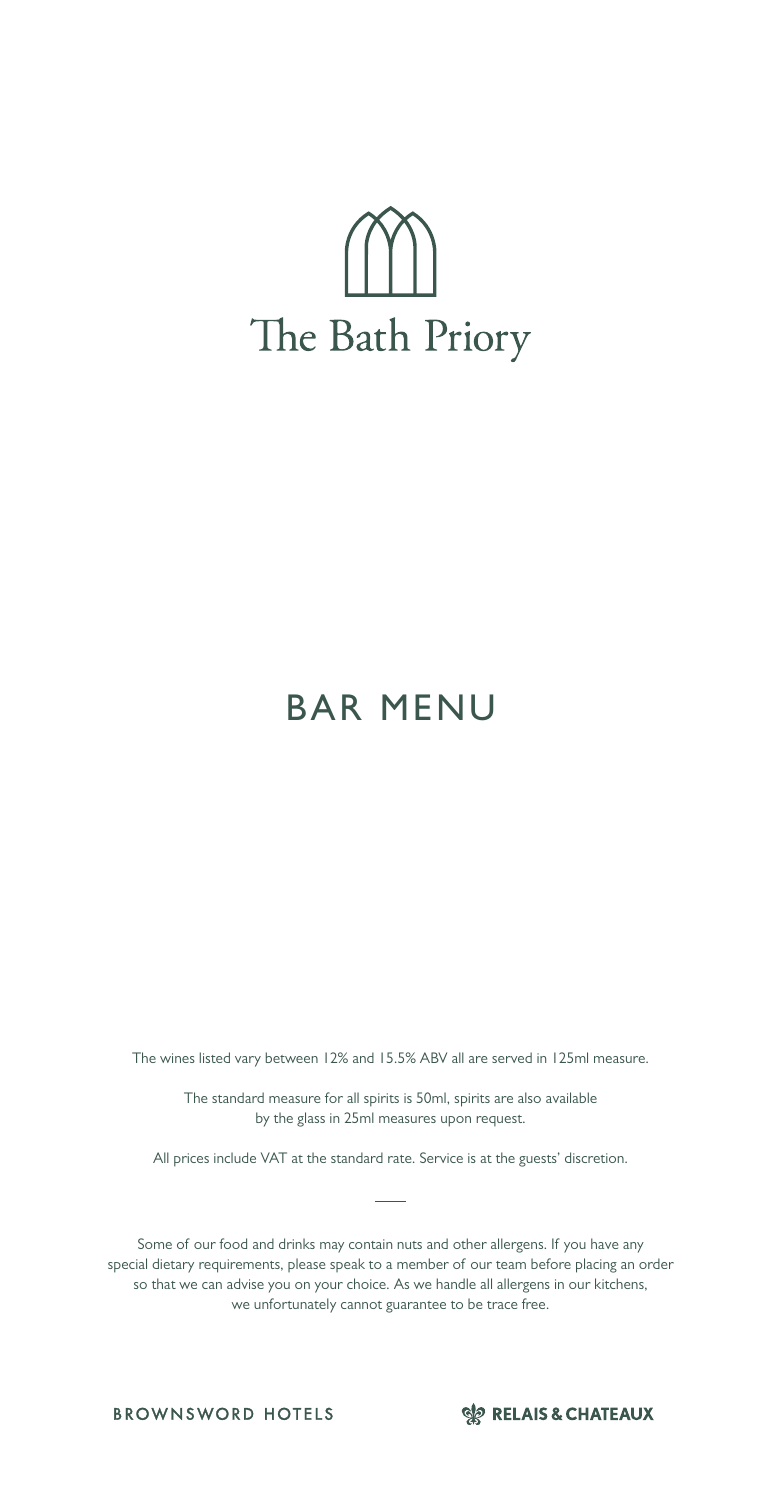#### CHAMPAGNE & SPARKLING

|                                 | 125ml           | <b>Bottle</b>                 |
|---------------------------------|-----------------|-------------------------------|
| Nyetimber 'Classic Cuvée' NV*   | 18 <sup>2</sup> | 290                           |
| Laurent-Perrier 'La Cuvée' NV*  | 22              | $\frac{1}{2}$ 110             |
| Laurent-Perrier 'Cuvée Rosé' NV |                 | $\frac{1}{28}$ $\frac{1}{45}$ |
| Prosecco, Prapian NV            | £12             | $\frac{260}{5}$               |

*Thinking of ordering two glasses of Champagne or English sparkling? Why not order one of each and see who does it better?*

# ROSÉ WINE

|                                                   | 125ml       | <b>Bottle</b>    |
|---------------------------------------------------|-------------|------------------|
| Château de L'Aumérade 'Marie Christine', Provence | - ≴11       | 255              |
| Frescobaldi 'Alie', Syrah/Vermentino, Toscana     | $\angle 13$ | $\frac{2}{6}$ 65 |

#### WHITE WINE

| 125ml                                                     | Bottle                              |
|-----------------------------------------------------------|-------------------------------------|
| Gruner Veltliner 'Loss', Austria, Rabl 2019*              | $\angle 40$<br>٤g                   |
| Verdejo, Spain, Javier Sanz 2019*<br>$\angle 8.50$        | $\frac{2}{42}$                      |
| Arneis 'Le Madri', Italy, Michele Chiarlo 2019            | 255<br>511                          |
| Chenin Blanc, South Africa, Mulderbosch 2018              | $\mathcal{L}70$<br>$\mathcal{L}$ 14 |
| Château de Tracy, Pouilly Fume 2019                       | $\angle 80$<br>$\frac{1}{2}$ 16     |
| Chablis, Jean Goulley, 1er Cru 'Montains' 2019<br>\$17.50 | $\&87$                              |

#### RED WINE

|                                                          | 125ml            | Bottle          |
|----------------------------------------------------------|------------------|-----------------|
| Touriga Nacional, Portugal, Santo Isidro de Pegões 2018* | $\mathcal{L}8$   | $\angle 40$     |
| Oak Ridge Winery, "Maggio", Zinfandel, Lodi 2017         | 511              | 255             |
| Sangiovese 'Chianti Classico Riserva', Italy 2017        | $*12.50$         | $^{26}63$       |
| Dopff Au Moulin "Rouge des Cerfs", Pinot Noir 2020       | $\frac{1}{2}$ 13 | $\frac{265}{5}$ |
| Saint Joseph, Domaine Courbis 2017                       | 515              | 275             |
| Cabernet Franc, Argentina, Matias Riccitelli 2016        | £17              | 285             |
| Château de Boutisse, Saint Emilion Grand Cru 2018        | 2518             | 295             |

*Please ask for our full wine list, we are happy to help*

All wines are served in 125ml measure.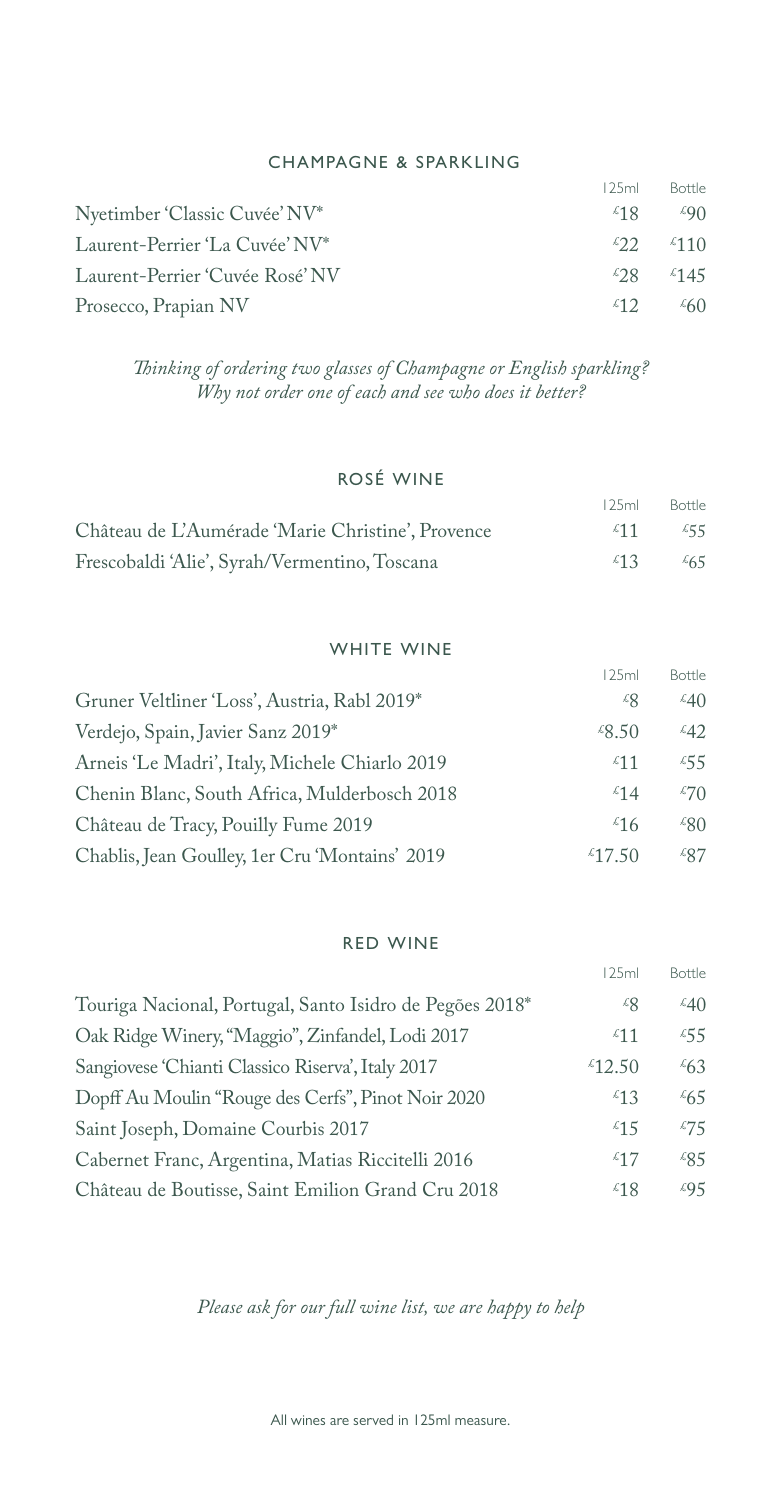#### COFFEE

Our coffee is from organic and fair-trade beans from around the world.

| Espresso   | $\mathcal{L}$ | Cafetière                  | 4.50       |
|------------|---------------|----------------------------|------------|
| Americano  | $-4.50$       | Rooibos Flat White / Latte | $^{4}4.50$ |
| Macchiato  | 4.50          | Mocha                      | 4.50       |
| Cappuccino | $-4.50$       | Chai Latte                 | $^{4}4.50$ |
| Flat White | $-4.50$       | Hot chocolate              | 4.50       |
| Latte      | 4.50          |                            |            |

A selection of decaffeinated coffee is also available.

#### TEA

All teas £4

| Assam         | Jasmine              |
|---------------|----------------------|
| Breakfast Tea | Lapsang Souchong     |
| Darjeeling    | Lemon Verbena        |
| Earl Grey     | Rooibos              |
| Green Tea     | <b>Fruit Berries</b> |

A selection of herbal and decaffeinated tea is also available. Available with oat milk, soya milk, almond milk.

#### LIQUEUR COFFEE

All liqueur coffee £14

Italian Classic with Amaretto Irish Coffee with Irish Whiskey Baileys Coffee with Baileys Irish Cream French Coffee with Grand Marnier Café Royal with Cognac Calypso Coffee with Tia Maria Jamaican Coffee with Rum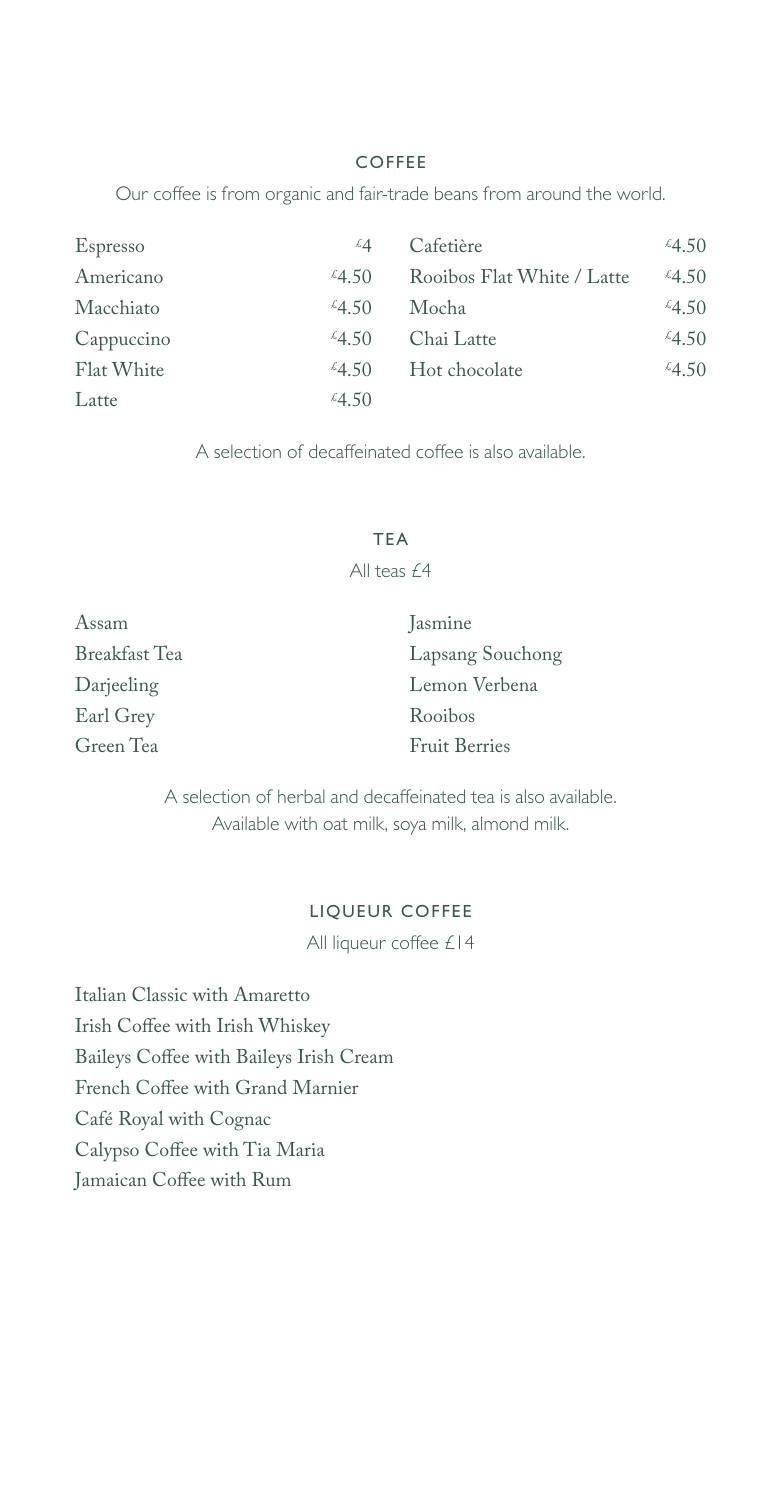# NON ALCOHOLIC COCKTAILS

| Seedlip Spice 94 & Tonic (non alcoholic Gin & Tonic)<br>Allspice, cardamom, citrus infused non alcoholic spirit | $\frac{1}{2}$              |
|-----------------------------------------------------------------------------------------------------------------|----------------------------|
| Thai Lemonade<br>Freshly squeezed lime, almond syrup, ginger beer                                               | $\mathcal{L}_{\mathsf{R}}$ |
| Homemade Lemonade<br>Freshly squeezed lemon, sugar syrup, soda water                                            | $\mathcal{L}_{\mathsf{R}}$ |
| Granny Smith's<br>Apple juice, elderflower cordial, lemon                                                       | $^{28.50}$                 |
| Sober Berry Mule<br>Fresh orange, lime juice, berry cordial, ginger ale                                         | $\sqrt{8.50}$              |
| Jane Thyme Fizz<br>Freshly squeezed lemon, thyme infusion syrup, soda                                           | $\angle 8.50$              |

#### SOFT DRINKS

All 200ml

| Orange Juice                    | 45.75             |
|---------------------------------|-------------------|
| Apple Juice                     | 5.75              |
| Tomato Juice                    | 55                |
| Frobishers Cranberry Juice      | 55                |
| Frobishers Pineapple Juice      | 55                |
| Elderflower Pressé              | $\frac{1}{6}$ .50 |
| Fever-Tree Ginger Beer          | $\mathcal{L}$ 4   |
| Fever-Tree Tonic Water          | $\mathcal{L}$ 4   |
| Fever-Tree Slimline Tonic Water | $\mathcal{L}$ 4   |
| Fever-Tree Spring Soda          | $\mathcal{L}$ 4   |
| Fever-Tree Ginger Ale           | $\mathcal{L}$ 4   |
| Fever-Tree Bitter Lemon Tonic   | $\mathcal{L}4$    |
| Fever-Tree Lemonade             | $\mathcal{L}$ 4   |
| Coke                            | $\mathcal{L}$ 4   |
| Diet Coke                       | $\mathcal{L}$ 4   |
|                                 |                   |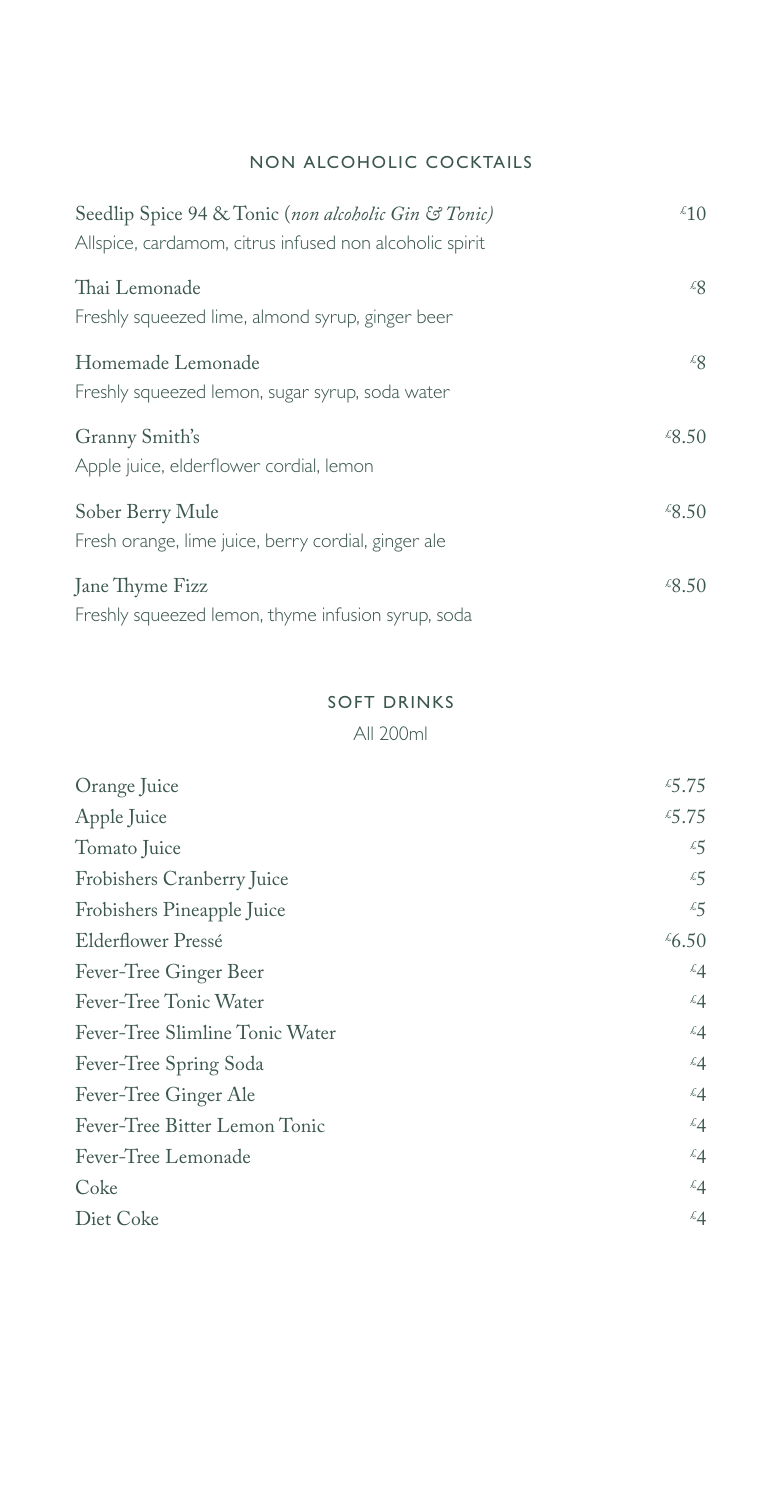#### SIGNATURE COCKTAILS

All  $f17$ 

Boulevardier Bourbon, red vermouth, campari

Sloe to Port Sloe Gin, white port, tonic, berries

Taste of Summer Black cow vodka, lime juice, ginger beer, pear, mint leaves

Cienfuegos Grapefruit infused havana 3, havana 7, grand marnier, lime juice, burnt rosemary

Pantry's Favourite Dark rum, lemon juice, pear cider, coconut syrup, orange bitter

The Priory Kiss ELLC gin, aperol, lemon juice, sugar syrup, bitters, framboise, egg white

The Ruby Tarquins blackberry, red vermouth, crème de mûre, lemon juice

Citrus Feast Tanqueray rangpur, napoleon mandarin, lemon & orange juice

# SPRITZ O'CLOCK

*Our favourite time of the day!* All  $f16$ 

Aperol Spritz Aperol, prosecco, soda water, orange

Garden Jane Thyme Spritz Botanist gin, prosecco, thyme infusion syrup, soda, thyme

Rhubarb & Raspberry Tarquins Spritz Tarquins rhubarb & raspberry gin, prosecco, raspberry syrup, fresh lime

> Sipsmith London Cup Spritz Sipsmith london cup, prosecco, ginger ale, fresh berries

*Whilst we do not list some classic cocktails, they are available on request, please ask when we come to take your order.*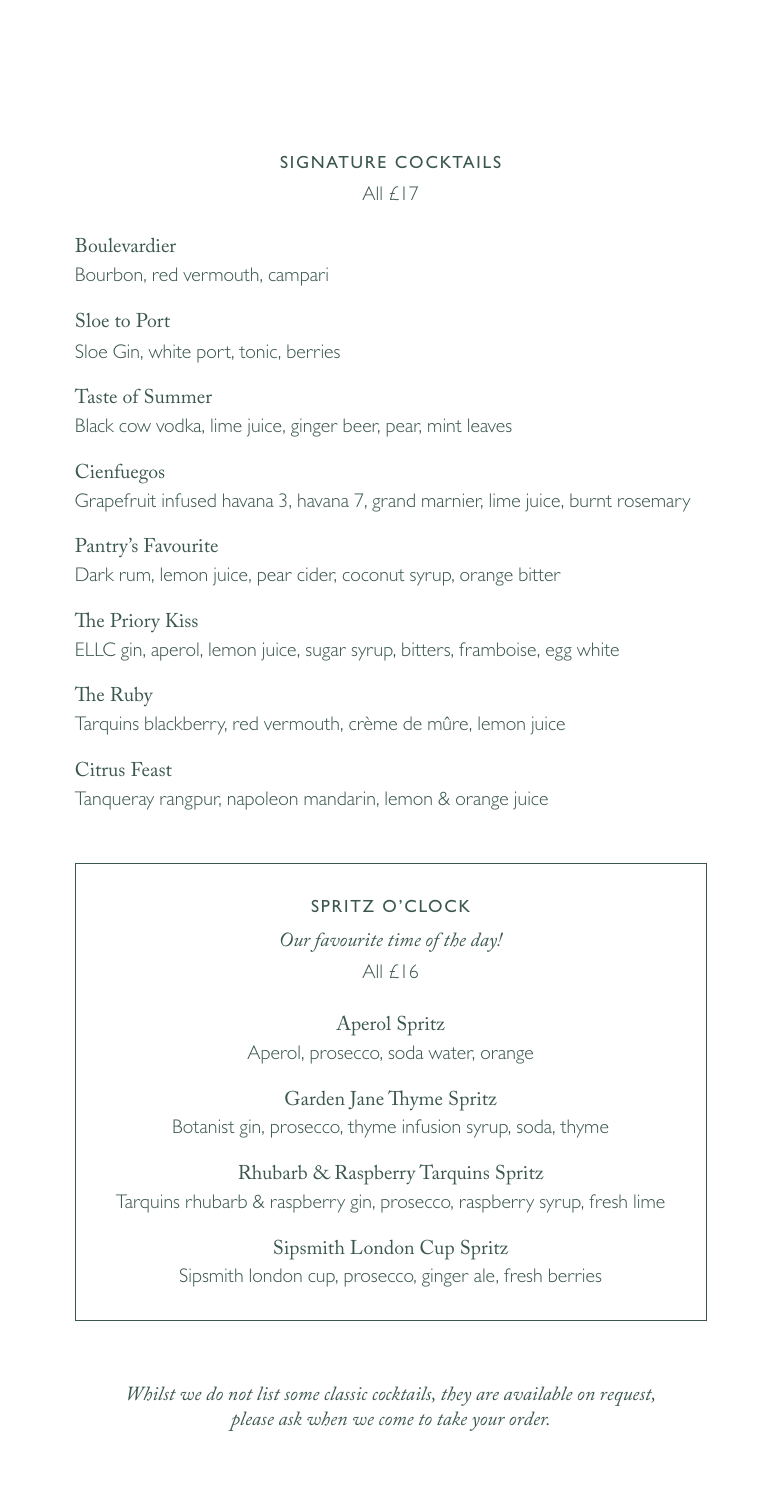#### BOTTLED BEERS

| LAGER                         |                     |                |      |                |
|-------------------------------|---------------------|----------------|------|----------------|
| Menabrea                      | 330ml               | Italy          | 4.8% | 22             |
| Whitstable Bay Blonde         | 330ml               | Kent           | 4.5% | $\mathcal{L}Q$ |
| PILSNER                       |                     |                |      |                |
| Vedett                        | 330ml               | Belgium        | 5%   | 22             |
| WHEAT                         |                     |                |      |                |
| Erdinger Hefe                 | 500ml               | Germany        | 5.3% | 22             |
| PALE ALE                      |                     |                |      |                |
| Wild Hare Organic Gluten Free | 500ml               | Bath           | 5%   | £9             |
| AMBER                         |                     |                |      |                |
| Gem                           | 500ml               | Bath           | 4.8% | £9             |
| <b>STOUT</b>                  |                     |                |      |                |
| <b>Bristol Milk Stout</b>     | 500ml               | <b>Bristol</b> | 4.5% | 49             |
| LOW ALCOHOL                   |                     |                |      |                |
| Big Drop Lager                | 330ml               | England        | 0.5% | 57             |
|                               | <b>BOTTLE CIDER</b> |                |      |                |

| Cornish Orchards Apple | 550ml Cornwall | 5% | £Q |
|------------------------|----------------|----|----|
| Cornish Orchards Pear  | 550ml Cornwall | 5% | £Q |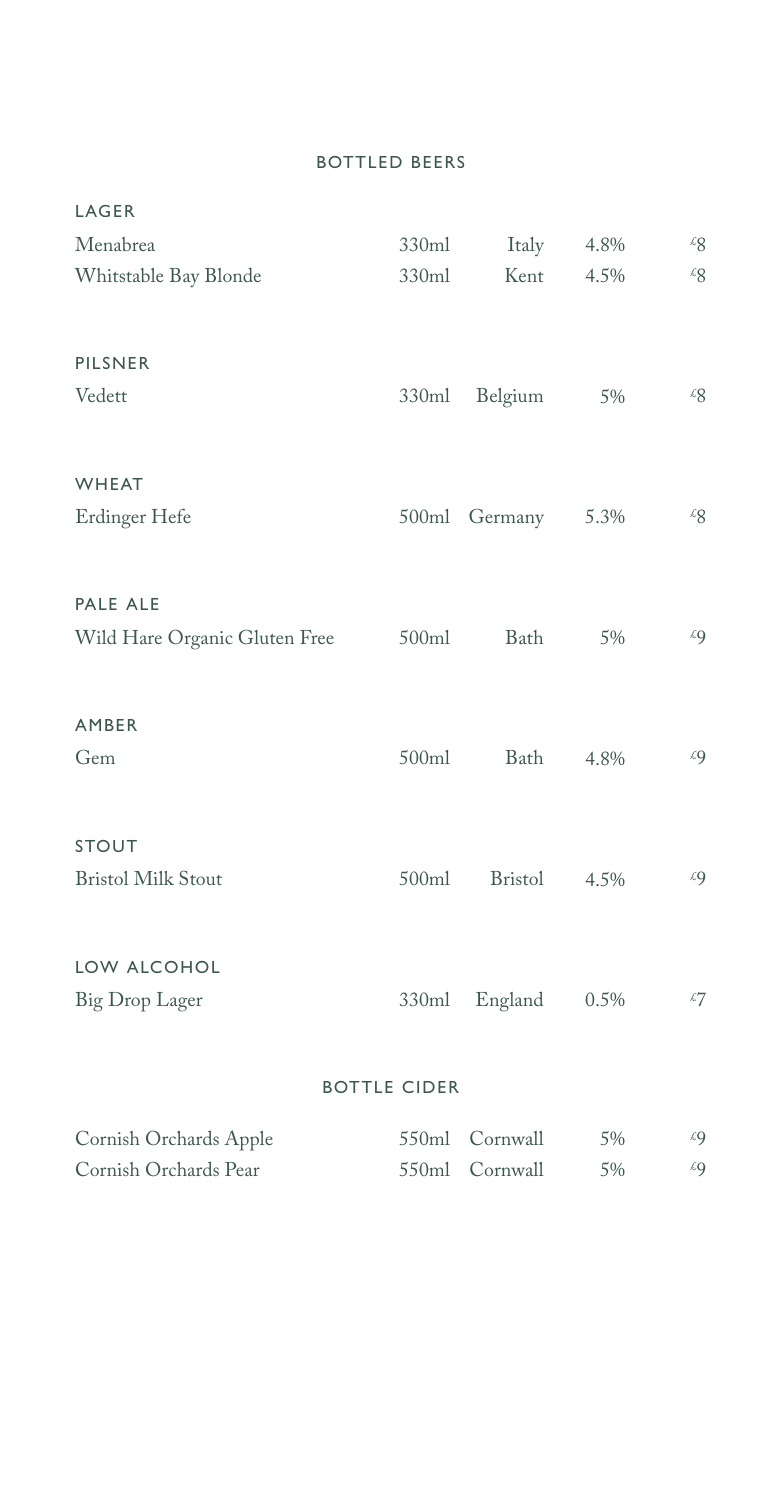# WHISKY

| <b>CAMPBELTOWN</b>                               |       |                  |
|--------------------------------------------------|-------|------------------|
| Springbank 10 Years Old                          | 46%   | $\frac{1}{6}$    |
|                                                  |       |                  |
| LOWLANDS                                         |       |                  |
| Auchentoshan American Oak                        | 40%   | $\overline{210}$ |
| Glenkinchie 12 Years Old                         | 43%   | $\frac{\ell}{2}$ |
| <b>ISLAY</b>                                     |       |                  |
| Bruichladdich Scottish Barley The Classic Laddie | 50%   | $*13.50$         |
| Ardbeg Uigeadail                                 | 54.2% | 420.50           |
| <b>SPEYSIDE</b>                                  |       |                  |
| Cragganmore 12 Years Old                         | 40%   | 511              |
| The Balvenie 14 Years Old Caribbean Cask         | 43%   | €15              |
| Macallan 12 Years Old Double Cask 70cl           | 40%   | $\frac{1}{6}$    |
| <b>ISLAND</b>                                    |       |                  |
| Talisker 10 Years Old                            | 45.8% | $*12.50$         |
| Isle of Jura "Origin"                            | 43%   | $^{2}13.50$      |
| <b>HIGHLANDS</b>                                 |       |                  |
| Oban 14 Years Old                                | 43%   | $\frac{15}{2}$   |
| The Dalmore 12 Years Old                         | 40%   | $\frac{17}{2}$   |
| Glenmorangie Nectar D'or                         | 46%   | €18              |
| <b>BLENDED</b>                                   |       |                  |
| Compass Box Great King Street Artist's Blend     | 43%   | $*13.50$         |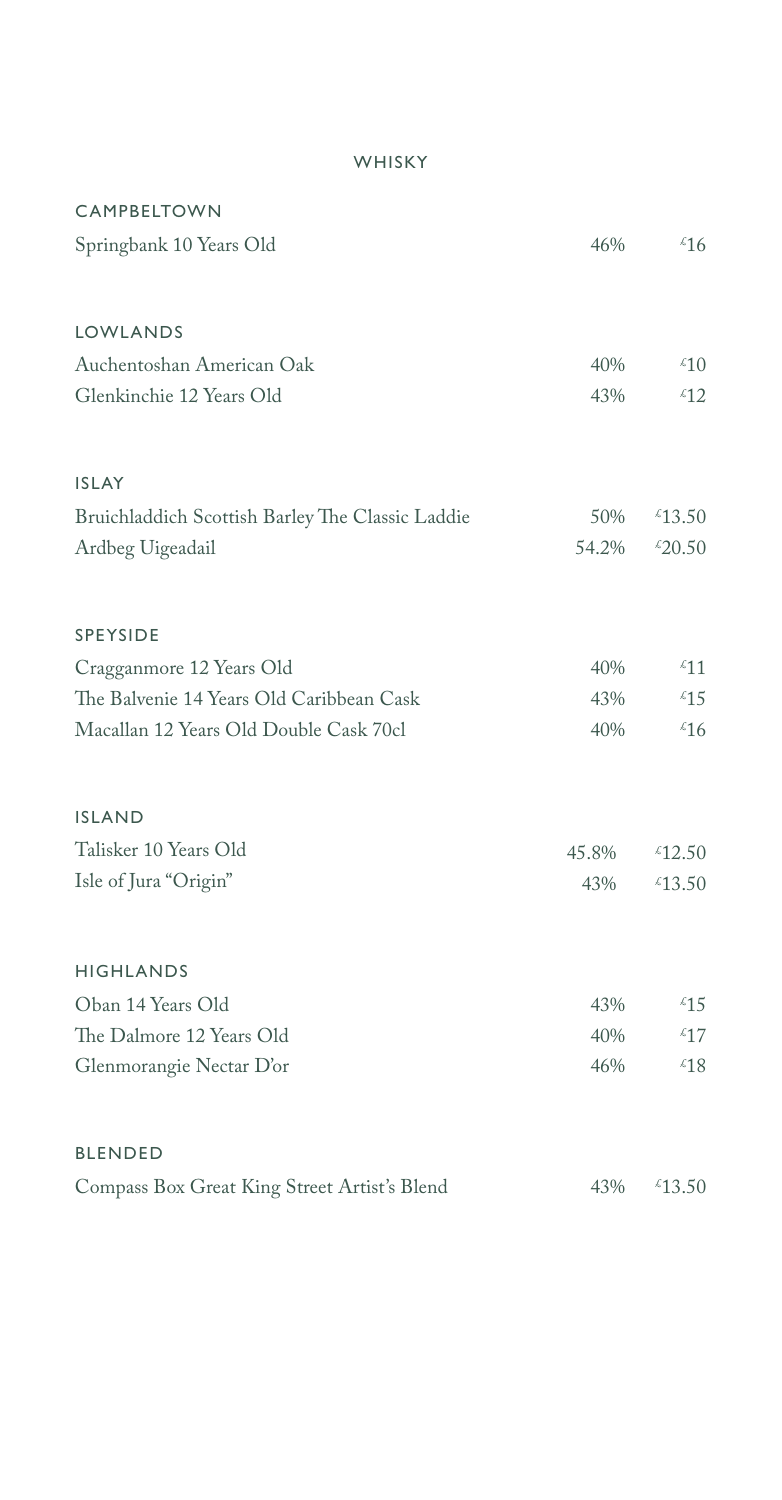# WHISKEY

| UK                                    |               |       |                  |
|---------------------------------------|---------------|-------|------------------|
| Penderyn Myth                         |               | 41%   | $*13.50$         |
| Cotswolds Single Malt                 |               | 46%   | $\frac{1}{6}$    |
|                                       |               |       |                  |
|                                       |               |       |                  |
| <b>IRELAND</b>                        |               |       |                  |
| Roe & Co                              |               | 45%   | $*11.50$         |
| Glendalough Double Barrel             |               | 42%   | €13.50           |
| Redbreast 12 Years Old                |               | 40%   | $\frac{1}{6}$    |
|                                       |               |       |                  |
| <b>USA &amp; CANADA</b>               |               |       |                  |
| Makers Mark Kentucky                  |               | 45%   | $\mathcal{L}10$  |
| Wild Turkey Straight Rye              |               | 40.5% | $*11.50$         |
| Woodford Reserve                      |               | 43.2% | $*12.50$         |
| Jack Daniels Single Barrel            |               | 45%   | $\frac{15}{2}$   |
| Whistle Pig Straight Rye 10 Years Old |               | 50%   | $\frac{25}{25}$  |
|                                       |               |       |                  |
| <b>JAPAN</b>                          |               |       |                  |
| Nikka From The Barrel                 |               | 51.4% | €18.50           |
|                                       |               |       |                  |
|                                       |               |       |                  |
| <b>VODKA</b>                          |               |       |                  |
| East London Liquor Company            | London        | 40\%  | $\frac{1}{2}$ 10 |
| Ketel One                             | Netherlands   | 40%   | $\frac{1}{2}$    |
| <b>Black Cow Milk</b>                 | Dorset        | 40%   | $\frac{1}{2}$    |
| Chase                                 | Herefordshire | 40%   | $*11.50$         |
| Koniks Tail                           | Poland        | 40%   | €12.50           |
| Grey Goose                            | France        | 40%   | $*12.50$         |
|                                       |               |       |                  |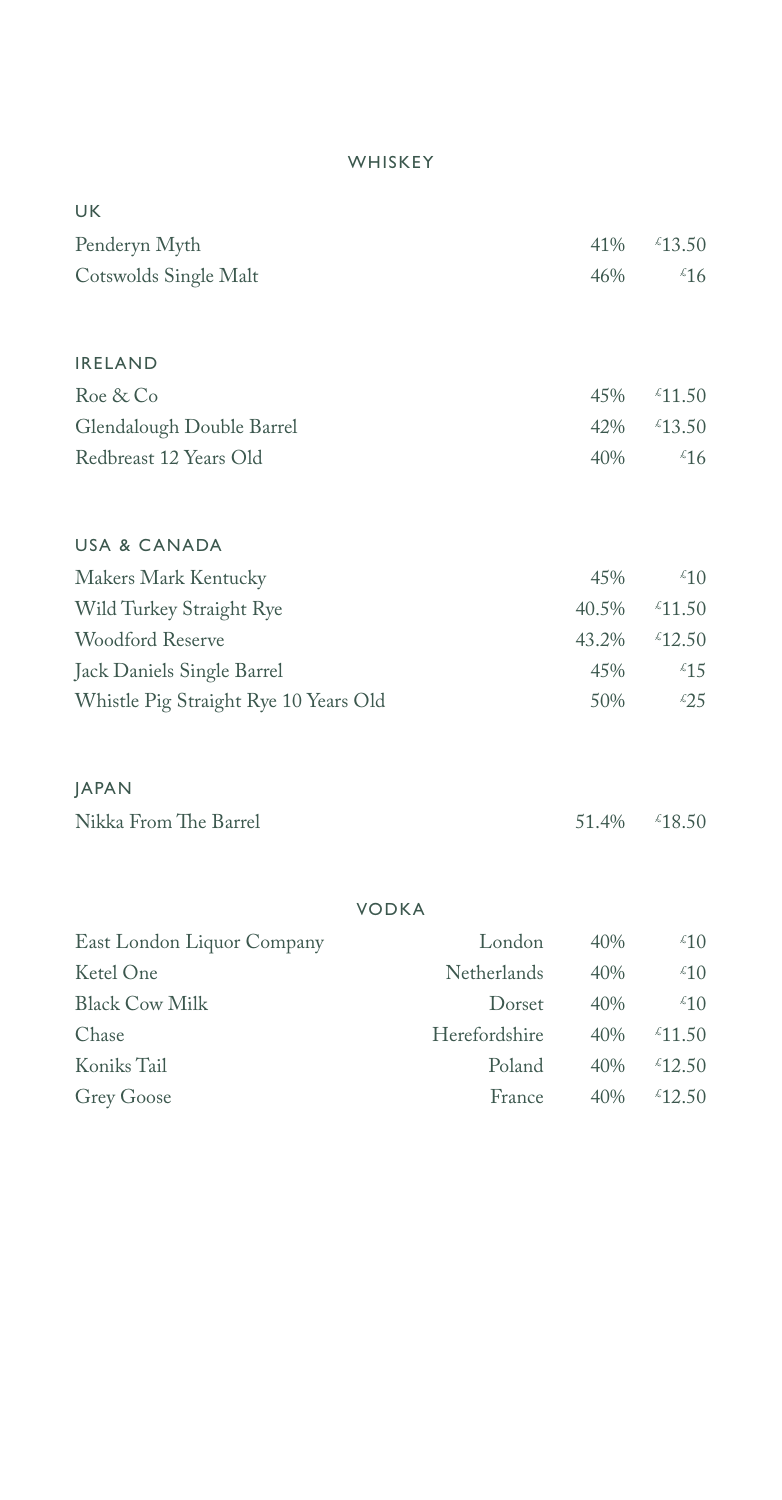| Sipsmith                   | London    | 41.6% | $*11.50$         |
|----------------------------|-----------|-------|------------------|
| East London Liquor Company | London    | 40%   | $\frac{1}{2}$    |
| Tanqueray Export           | Scotland  | 43.1% | $\sqrt[2]{10}$   |
| Tanqueray N° TEN           | Scotland  | 47.3% | $*11.50$         |
| Tanqueray Rangpur          | Scotland  | 41.3% | $*11.50$         |
| Hendricks                  | Scotland  | 41%   | $\frac{1}{2}$    |
| The Botanist               | Scotland  | 46%   | $*11.50$         |
| Plymouth                   | Plymouth  | 41.2% | $\frac{1}{2}$    |
| <b>Brecon Botanicals</b>   | Wales     | 43%   | $\overline{210}$ |
| Tarquin's Cornish Dry      | Cornwall  | 42%   | $*11.50$         |
| Cotswolds Dry Gin          | Cotswolds | 46%   | €11.50           |
| Monkey 47                  | Germany   | 47%   | $\frac{18}{18}$  |
| Gin Mare                   | Spain     | 42.7% | $*11.50$         |
| KI NO BI Dry               | Japan     | 45.7% | $\frac{1}{6}$    |
| Roku                       | Japan     | 43%   | $^{21.50}$       |
| Plymouth Sloe Gin          | Plymouth  | 40%   | $\sqrt[2]{10}$   |
| Slingsby Rhubarb           | Yorkshire | 40%   | $*13.50$         |
| Malfy Rosa Grapefruit Gin  | Italy     | 41%   | $\frac{1}{2}$    |
|                            |           |       |                  |

# TARQUIN'S FLAVOURED GINS & TONIC

*Handcrafted using the best botanicals available, see for yourself:* All £15

> British Blackberry Strawberry & Lime Rhubarb & Raspberry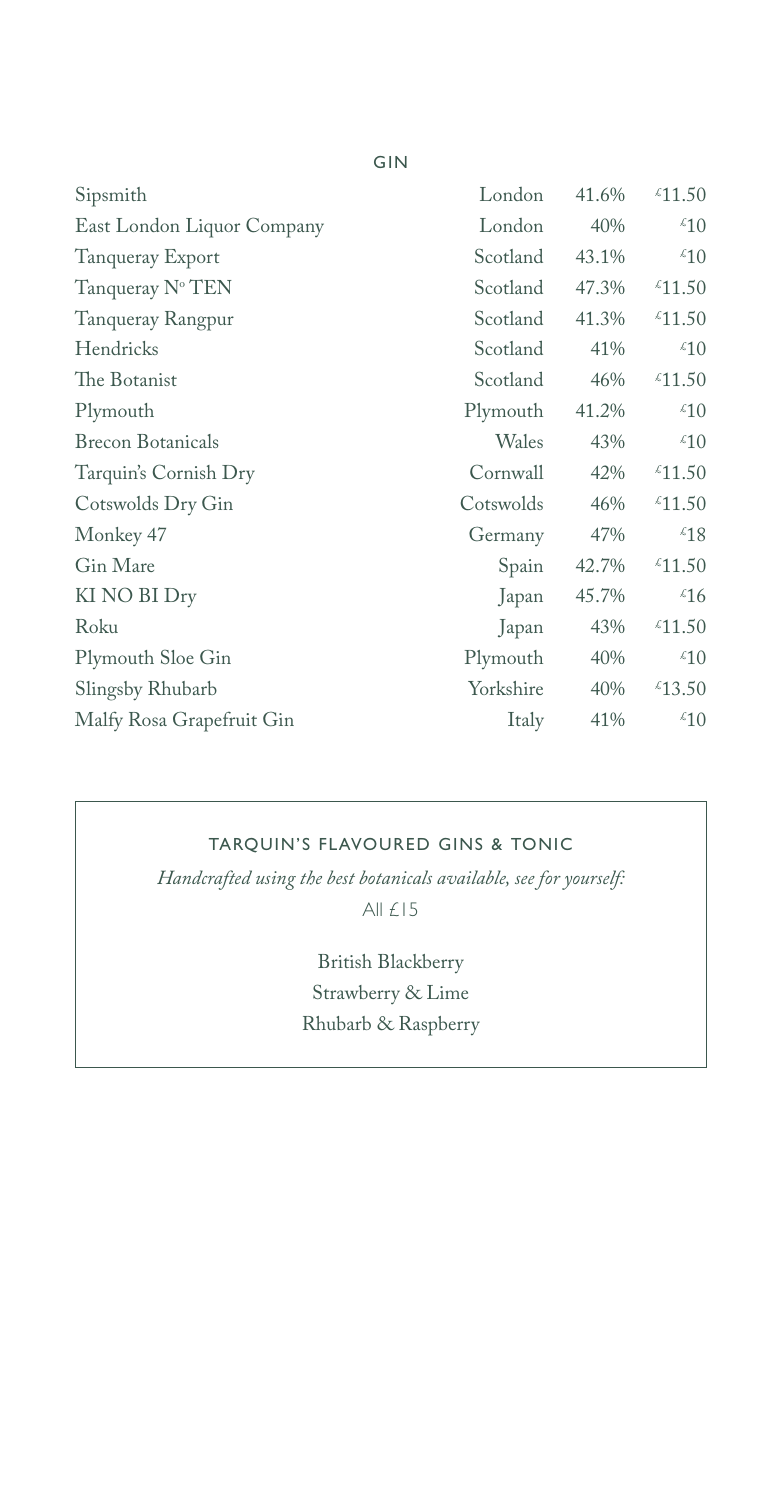| WHITE                             |                   |       |                |
|-----------------------------------|-------------------|-------|----------------|
| Flor de Cana 4 Year Old White     | Nicaragua         | 40%   | £9             |
|                                   |                   |       |                |
| <b>GOLDEN</b>                     |                   |       |                |
| Havana Club Anejo Especial Golden | Cuba              | 40%   | £9             |
| East London Liquor Company        | Guyana            | 40%   | $\frac{1}{2}$  |
| DARK                              |                   |       |                |
| Plantation Original Dark          | Trinidad & Tobago | 40%   | £9             |
| Havana 7 Years Old                | Cuba              | 40%   | $\frac{1}{2}$  |
| Havana 15 Years Old               | Cuba              | 40%   | $\epsilon$ 29  |
| <b>AGED</b>                       |                   |       |                |
| Diplomatico Reserva Exclusiva     | Venezuela         | 40%   | $*13.50$       |
| <b>FLAVOURED</b>                  |                   |       |                |
| Koko Kanu Coconut                 | Jamaica           | 37.5% | $\mathcal{L}8$ |
| Red Leg Spiced                    | Jamaica           | 37.5% | £9             |
| El Dorado 12yrs Old               | Guyana            | 40%   | £12.50         |

# RUM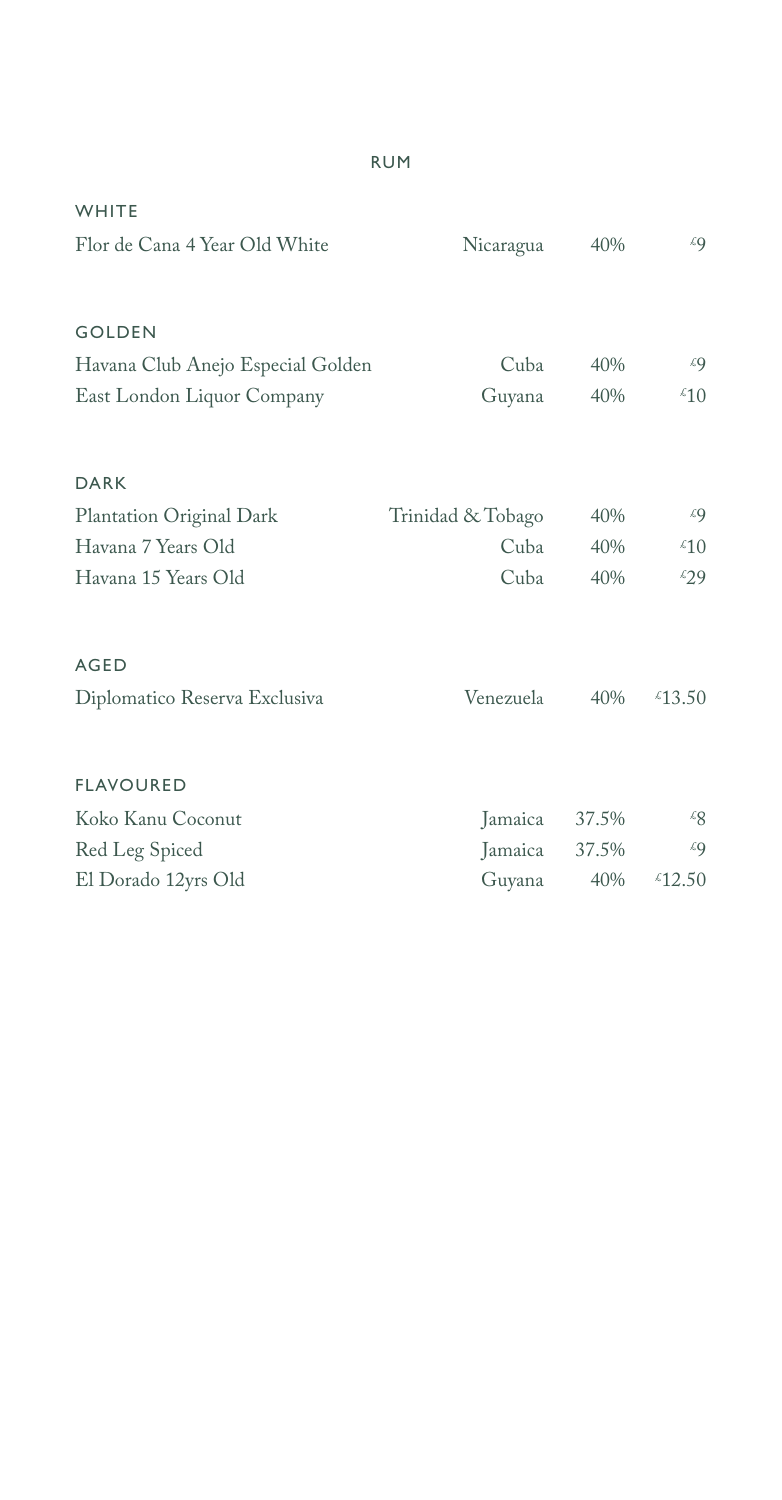#### SHERRY

| Harveys Bristol Cream                               | 17.5% | $\mathcal{L}S$ |
|-----------------------------------------------------|-------|----------------|
| Harveys Fino "H" Extra dry                          | 15%   | £9             |
| Harveys Pedro Ximenez 30 Years V.O.R.S              | 20%   | $\epsilon$ 10  |
| Xeco Fino American Oak                              | 15%   | 511            |
| Palo Cortado Viejo C.P Single Vineyard "Dry Sherry" | 20%   | $\frac{1}{2}$  |
| Solera 20 years Med-Sweet Very old Oloroso blend    | 21%   | 25             |

#### VERMOUTHS

| Regal Rogue Daring White Vermouth | Australia | 18%   | £8                         |
|-----------------------------------|-----------|-------|----------------------------|
| Regal Rogue Rose Vermouth         | Australia | 16.5% | $\mathcal{L}_{\mathsf{R}}$ |
| Lillet Blanc                      | France    | 17%   | $\mathcal{L}_{\mathsf{R}}$ |
| Belsazar Red Vermouth             | Germany   | 18%   | $\ell$ 10                  |

# APERITIFS

| Aperol           | <b>Italy</b> | 11% | $\mathscr{L}_{8}$           |
|------------------|--------------|-----|-----------------------------|
| Campari          | Italy        | 25% | $\&8$                       |
| Tarquin's Pastis | Cornwall     | 42% | 251                         |
| La Fee Absinthe  | France       | 68% | $\text{\textsterling}12.50$ |

#### LIQUEURS

| Amaretto            | Italy    | 28%   | £9            |
|---------------------|----------|-------|---------------|
| Limoncello          | Italy    | 25%   | £Q            |
| Baileys Irish Cream | Ireland  | 17%   | 28            |
| D.O.M. Benedictine  | France   | 40%   | £9            |
| Cointreau           | France   | 40%   | 22            |
| Chambord            | France   | 16.5% | 28            |
| Chartreuse Green    | France   | 55%   | $\frac{1}{2}$ |
| Drambuie            | Scotland | 40%   | $\frac{1}{2}$ |
| Frangelico          | Italy    | 20%   | €9            |
| Grand Marnier       | France   | 40%   | $\frac{1}{2}$ |
| Kahlua              | Mexico   | 20%   | 22            |
| Pernod              | France   | 40%   | 28            |
| Sambuca             | Italy    | 38%   | 28            |
| Southern Comfort    | USA      | 35%   | 22            |
| Tia Maria           | Jamaica  | 20%   | 28            |
|                     |          |       |               |